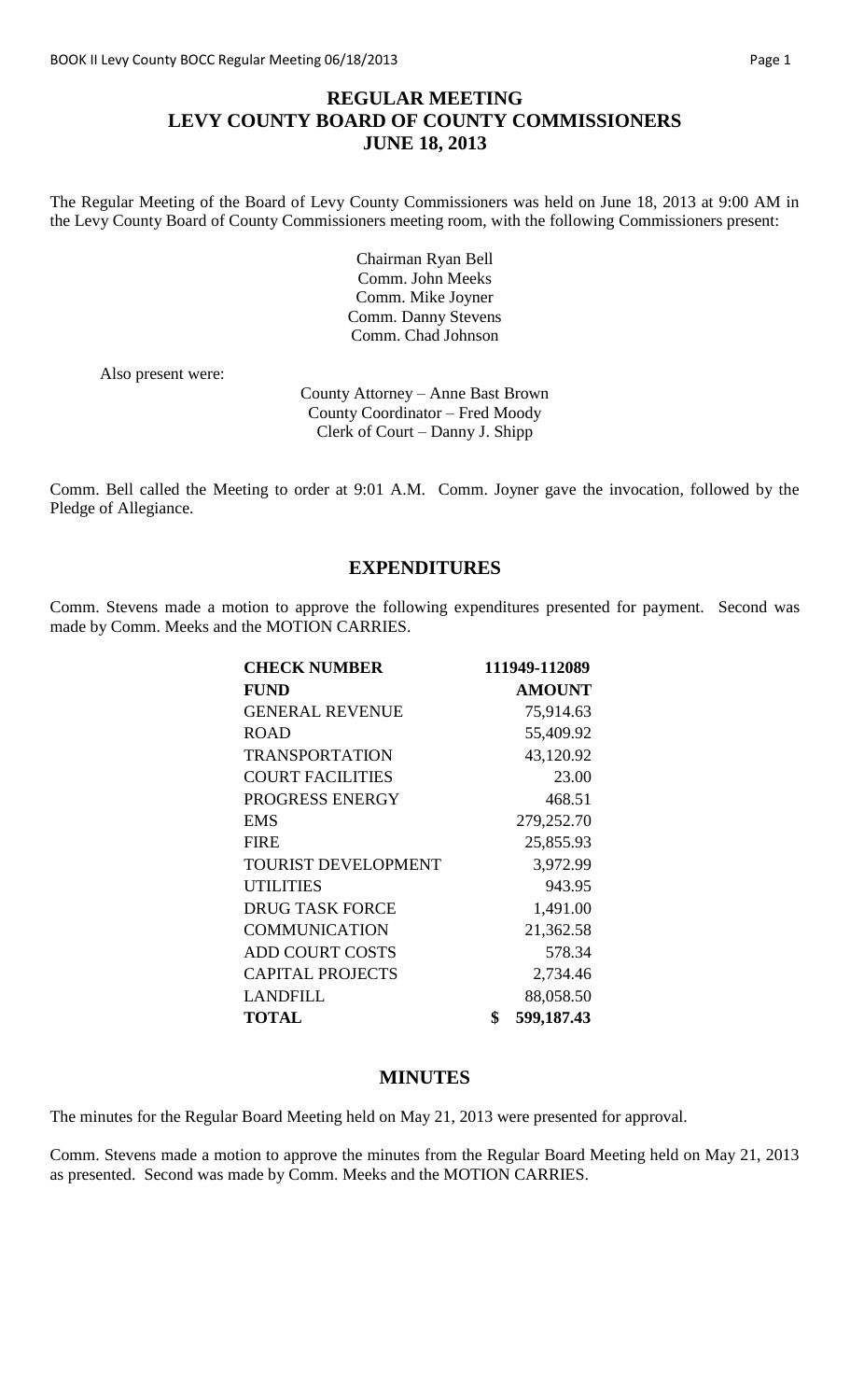### **DISABLED AMERICAN VETERANS**

Fred Heimrich and Ivan Chubb

Presenting two (2) Awards of Appreciation on behalf of the Disabled American Veterans.

Ivan Chubb and Fred Heimrich presented an Award of Appreciation on behalf of the Disabled American Veterans to Bubba Castell. The second Award was for Connie Conley, not present.

#### **ROAD DEPARTMENT**

Bruce Greenlee, Administrative Road Superintendent

A. Requesting permission to advertise to bid for the yearly operating supplies for the Levy County Road Department.

Mr. Greenlee requested Board approval to advertise for bids for the Road Departments yearly operating supplies.

Comm. Meeks made a motion to approve advertisement for bids by the Road Department for yearly operating supplies as requested. Second was made by Comm. Joyner and the MOTION CARRIES.

B. Requesting approval of Notice of Compliance regarding a Public Road (SE 59<sup>th</sup> Lane).

Mr. Greenlee requested Board approval of the Notice of Compliance regarding a Public Road (SE 59<sup>th</sup> Lane).

Comm. Joyner made a motion to approve the Notice Compliance as requested. Second was made by Comm. Stevens and the MOTION CARRIES.

#### **LEVY COUNTY SHERIFF'S OFFICE**

Sheriff Bobby McCallum, Jr.

Requesting approval for budget amendments.

Sheriff McCallum requested Board approval for budget amendments with regard to the 3% raise amount approved at the last Board Meeting. The budget amendment for the Sheriff's Department will be \$57,895.81 for the remainder of the fiscal year.

Comm. Joyner made a motion to approve the budget amendment for the Sheriff's Department in the amount of \$57,895.81 as requested. Second was made by Comm. Meeks and the MOTION CARRIES.

Sheriff McCallum requested Board approval for transfers within his current budget in the amount of \$170,000 from Personal Services in the Law Enforcement Budget to Operating in Capital Outlay. Sheriff McCallum also requested Board approval for the transfer of \$50,000 from Personal Services in the Corrections Budget to Operating Expenses in Capital Outlay.

Comm. Meeks made a motion to approve the requested budget transfers as presented by Sheriff McCallum. Second was made by Comm. Joyner and the MOTION CARRIES.

#### **SUPERVISOR OF ELECTIONS**

Tammy Jones

Requesting approval for budget amendments.

Mrs. Jones requested Board approval for a budget amendment regarding the 3% raise amount approved at the last Board Meeting. The requested amount to transfer is \$15,000.

Comm. Joyner made a motion to approve the budget transfer of \$15,000 as requested for the Supervisor of Elections. Second was made by Comm. Stevens and the MOTION CARRIES.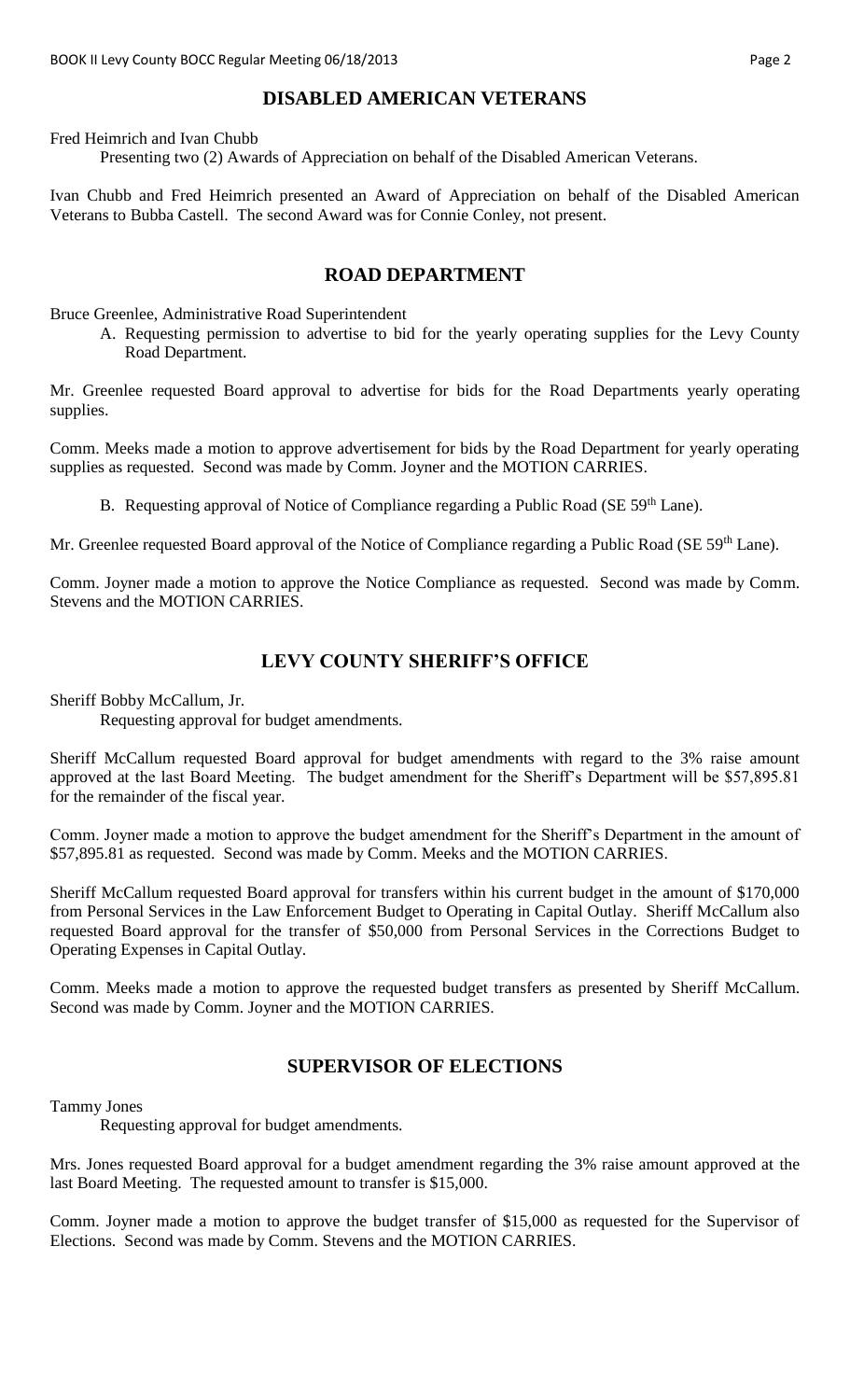### **DEPARTMENT REPORTS**

# **COUNTY COORDINATOR**

Fred Moody

A. Presenting bids for the Impact Fee Study for Fire and Transportation Facilities.

Mr. Moody presented the bids for the Impact Fee Study for Fire and Transportation Facilities to the Board. The two (2) bids received are as follows:

| <b>Duncan Associates</b> | \$39,500 |
|--------------------------|----------|
| Tischler Bise            | \$55,760 |

Comm. Stevens made a motion to accept the Impact Fee Study bid for Fire and Transportation Facilities from Duncan Associates in the amount of \$39,500. Second was made by Comm. Johnson and the MOTION CARRIES.

B. Requesting proposed dates for Budget Workshops.

Mr. Moody requested proposed dates for Budget Workshops from the Board.

After discussion, the Commissioners agreed to conduct a Budget Workshop on July  $2<sup>nd</sup>$  at 1:00 P.M. and the date of July  $30<sup>th</sup>$  at 9:00 A.M. was agreed upon to set the Tentative Millage.

#### **EMERGENCY MANAGEMENT**

Mark S. Johnson, Director

Requesting Board approval on purchase price increase on portable generators previously approved at the May 21, 2013 Regular Meeting.

Mr. Johnson requested Board approval of a \$260 increase from the original quote for portable generators to be purchased from Northern Tool & Equipment as approved at the Regular Board Meeting held on May 21, 2013.

Comm. Stevens made a motion to approve the increase of \$260 for portable generators as requested. The Total price for the two (2) generators is now \$16,259.93. Second was made by Comm. Joyner and the MOTION CARRIES.

#### **LEVY COUNTY TRANSIT**

James Shield, Office Manager

A. Requesting approval for Medicaid Non-Emergency Trips Amendment #5 for Fiscal Year July 1, 2013 to June 30, 2014, amount \$468,351.00.

Mr. Shields requested Board approval for Amendment No. 5 to the Medicaid Non-Emergency Trips Program for Fiscal Year July 1, 2013 to June 30, 2014. This Agreement is increased by \$468,351.

Comm. Stevens made a motion to approve the Medicaid Non-Emergency Trips Amendment No. 5 as requested. Second was made by Comm. Meeks and the MOTION CARRIES.

B. Requesting approval to adopt Resolution 2013-26, authorizing Withlacoochee Regional Planning Council to file a Transportation Disadvantage Trust Fund Grant Application with the Florida Commission for the Transportation Disadvantaged.

Mr. Shields requested Board approval of Resolution 2013-26, authorizing the Withlacoochee Regional Planning Council to file a Transportation Disadvantage Trust Fund Grant Application with the Florida Commission for the Transportation Disadvantaged.

Comm. Johnson made a motion to approve Resolution 2013-26 as presented. Second was made by Comm. Joyner and the MOTION CARRIES.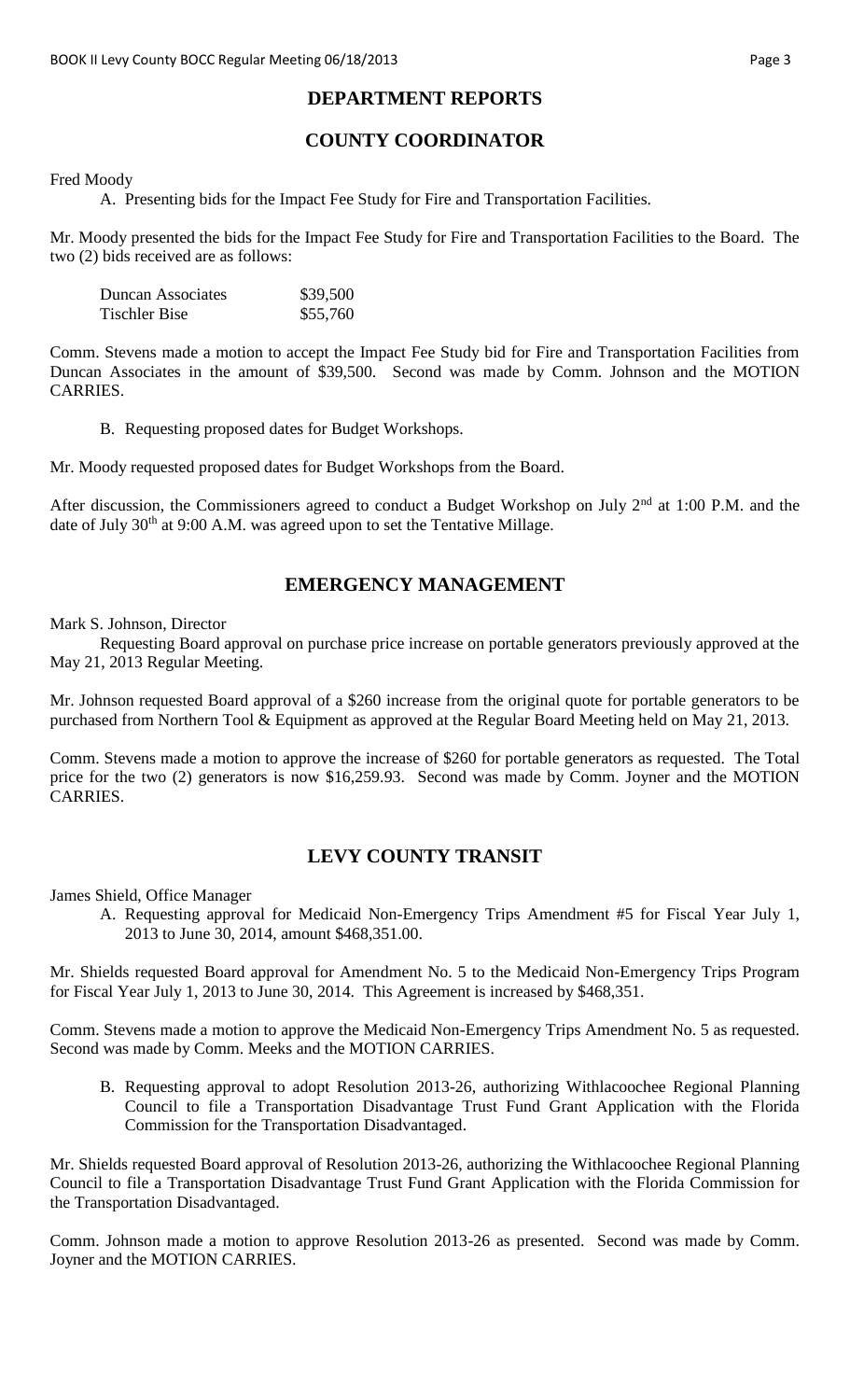#### **PUBLIC SAFETY**

David Knowles, Director

Requesting the Chairman's signature on the Agreement between Levy County and AREHNA Engineering, Inc.

Mr. Knowles requested Board approval of the Chairman's signature on the Agreement between Levy County and AREHNA Engineering, Inc. This Agreement is for geotechnical engineering services at the reconstruction site of the Bronson communications tower in the amount of \$5,950. This will be paid from the insurance settlement for the project.

Comm. Johnson made a motion to approve the Chairman's signature on the Agreement between Levy County and AREHNA Engineering, Inc. as requested. Second was made by Comm. Stevens and the MOTION CARRIES.

Mr. Knowles informed everyone the Public Safety held this past weekend was a success and he wished to thank three (3) County employees who helped to make the event possible. They were: John MacDonald/Emergency Management, Bruce Greenlee and Charlie Bedford/Road Department. He also thanked Tammy Jones, Supervisor of Elections for printing of maps and Sheriff McCallum for providing the Color Guard.

# **COUNTY ATTORNEY**

Anne Bast Brown

Requesting approval of Agreement for legal services with Allen, Norton, and Blue, P.A. for legal services related to employment issues.

Atty. Brown requested Board approval of an Agreement with Allen, Norton and Blue, P.A. for legal services related to employment issues.

Comm. Stevens made a motion to approve the Agreement with Allen, Norton and Blue, P.A. as requested. Second was made by Comm. Joyner and the MOTION CARRIES.

#### **PUBLIC COMMENTS**

Peggy Mayo spoke to the Board regarding the procedure getting a road in Oak Ridge Estates county maintained.

The following members of the audience also spoke to the Board and asked questions or made comments: Renate Cannon, Dana Sheffield and Barney Cannon.

#### **COMMISSIONERS' REPORTS**

Comm. Meeks reported of the Broadband meeting held in Bronson recently stating the Town of Bronson had joined with the North Florida Broadband Authority.

Comm. Bell reported of the two (2) recent RESTORE Act Town Hall meetings held in Bronson and in Cedar Key. The next meeting will be on July  $16<sup>th</sup>$  at the Inglis Community Center at 6:00 P.M. There are two (2) seats still available, an "at-large" community member seat and a "job creation" seat.